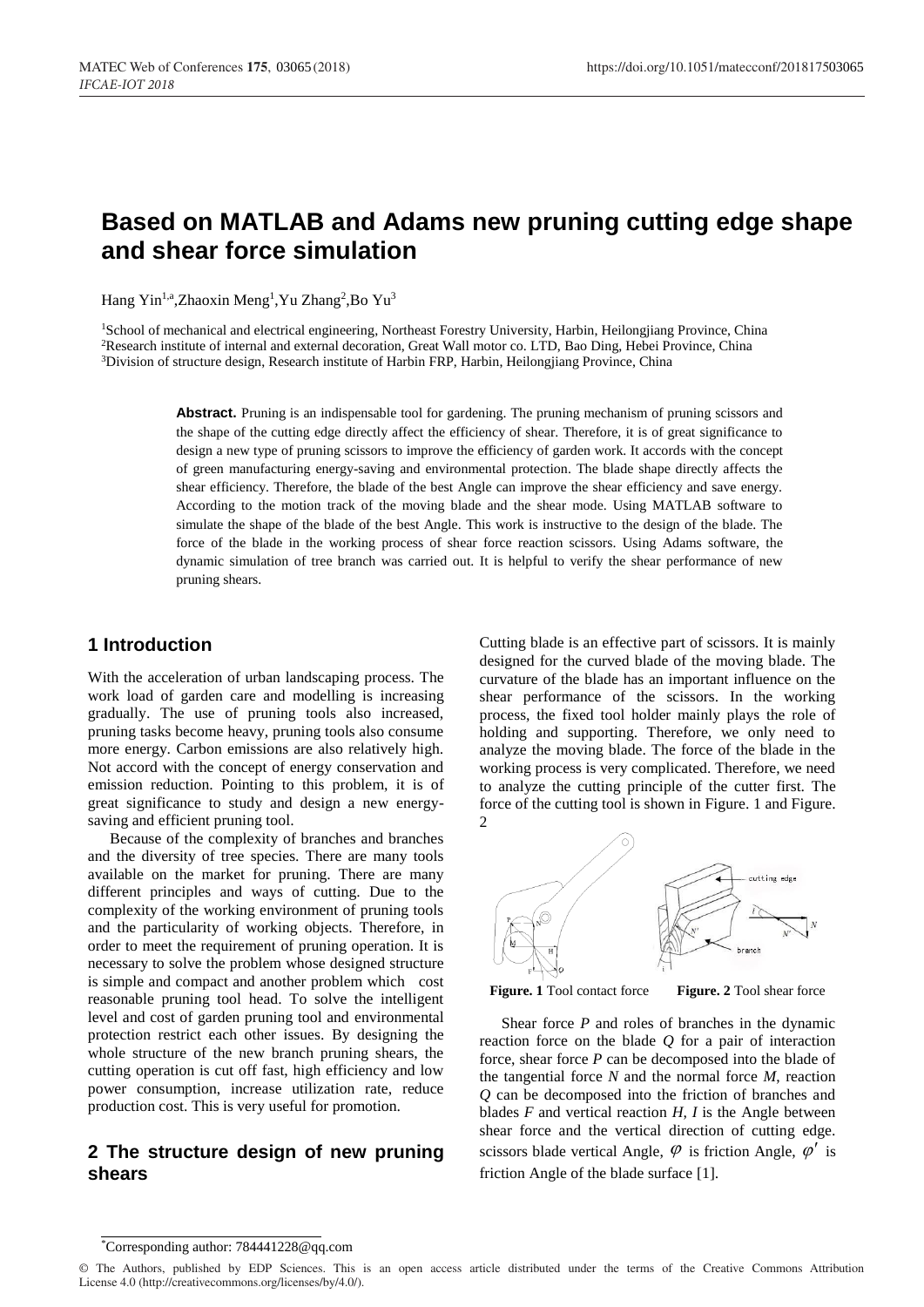$$
P = 2N' \tan \varphi \tag{1}
$$

$$
2N' = \frac{N}{\sin\frac{i}{2}}\tag{2}
$$

$$
\tan \varphi' = \frac{\tan \varphi}{\sin \frac{i}{2}} \tag{3}
$$

$$
P = N \tan \varphi' \tag{4}
$$

$$
\varphi' = \arctan \frac{\tan \varphi}{\sin \frac{i}{2}} \tag{5}
$$

If shearing motion,  $P > Q_{\text{max}}$  is required, the shear force is bigger than the maximum force of the blade. Therefore, the cutting condition is different:

(1) when  $\alpha$ =0, M=0, is vertical cutting.

(2) when  $0 < \alpha \le \varphi'$ ,  $0 < M \le P_{\text{max}}$ , there is only a

tendency rotary cutting, not to rotary cutting.

(3) when  $\alpha > \varphi'$ ,  $M > P'_{\text{max}}$ , rotary cutting.

Cutting methods are divided into three types: vertical cutting, cutting and rotary cutting. Course of practical application, rotary cutting is more labor-saving than cutting and vertical cutting. As a result, most of the tools of agro-forestry tools tend to rotary cutting. The blade of the new pruning shears also adopts the rotary cutting mode. So we should analyze the principle of vertical cutting. Firstly, the cutter is assumed as an idealized model, Ignore the micro-level of the blade. Simplify the moving blade into a wedge. The branches are assumed to be homogeneous material.

When begin rotary cutting, tangential force *M* and normal force *N* act on the branches, the blade moves along the resultant force of two forces, as is shown in the Figure.3, When the blade moves in a vertical direction for *H*, while it traveling  $S_0$  in the horizontal direction. Under the force of friction  $f$ ,  $m'$  stop at one side of frictional Angle  $\varphi'$ . Branches move S in the horizontal direction relative to the moving blade. We define the Angle of rotary cutting as the Angle between the motion direction of the moving blade relative to the branch and the normal line of the blade.

$$
\tan \alpha = \frac{S}{H} \tag{6}
$$



**Figure. 3** Rotary cutting schematic diagram

According to the related literature of agroforestry machinery design [2], The range of the best rotary cutting Angle is between  $35^{\circ}$  and  $55^{\circ}$  . Therefore, according to the actual situation and the analysis will be used as the Angle of rotary cutting. The motion diagram of the moving blade is shown in Figure. 4.



**Figure. 4** Schematic diagram of moving blade shear branch



**Figure. 5** The shape of the polar curve of the blade

The center of the rotating shaft of the moving blade coincides with the origin of the coordinate system, move the blade around the origin to a certain Angle. When the blade edge curve AB is rotated  $d\theta$  by  $\theta$  , point of tangency M turn into  $M_1$ , radius r turn into  $r'$ , it increased. If  $d\theta$  goes to 0, then  $MN_1$  is equal to *MN*.

$$
\tan \alpha = \frac{MN}{MN_1} = \frac{\text{rd}\,\theta}{\text{dr}}\tag{7}
$$

$$
\frac{1}{r}dr = \frac{1}{\tan \alpha}d\theta
$$
 (8)

$$
lnr = \theta + C \tag{9}
$$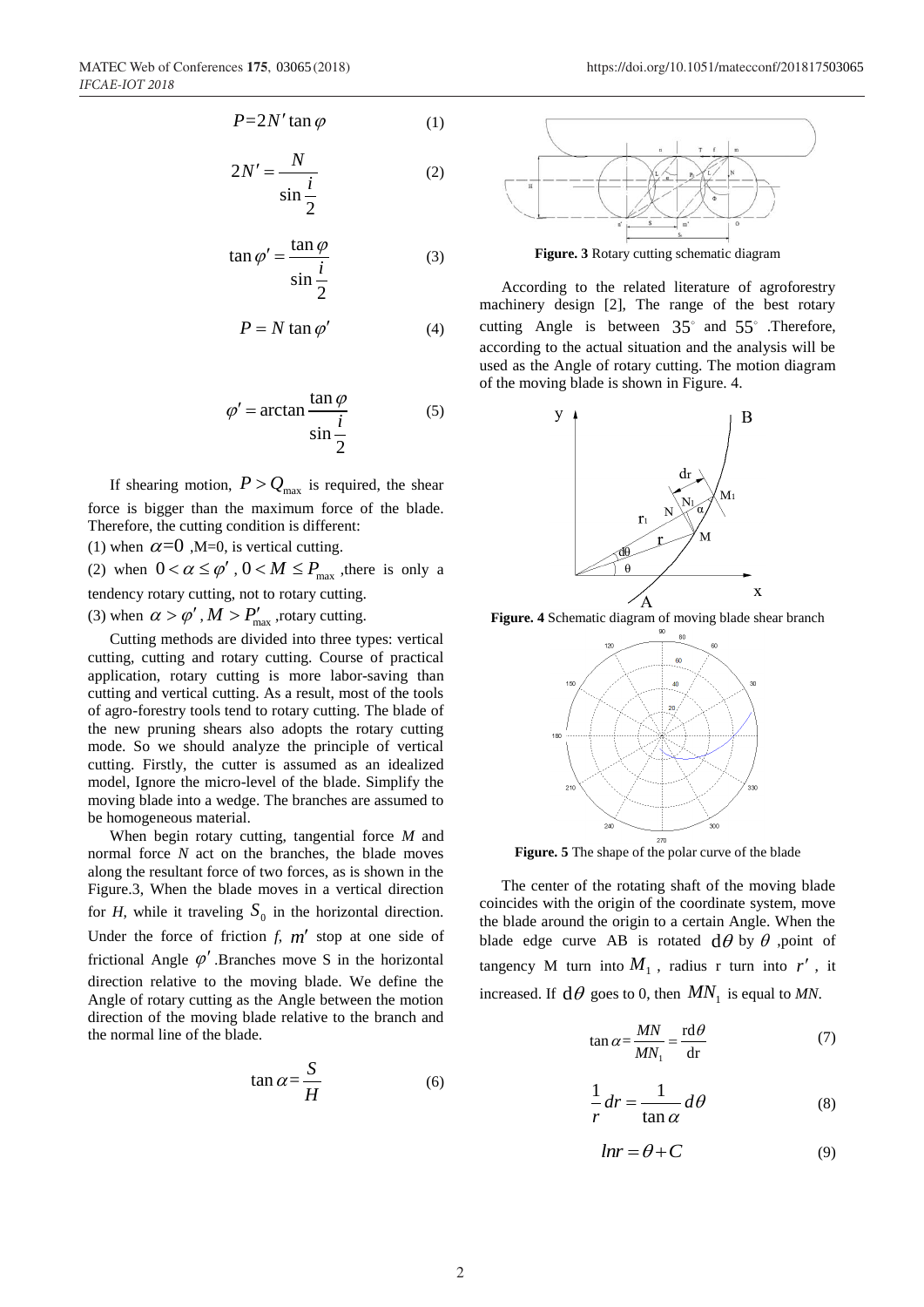Put Angle into the (8), take integrate both sides of this equation. In (9), C is constant, when  $\theta = 0$ , then  $r_0 = C$  [3].

According to (10), the trajectory of the spiral tangent curve is approximately a logarithmic curve. And it has the same geometrical characteristics as the Angle between the ray and the curve. The Angle is equal to the Angle of rotation. According to this conclusion, the shape of the blade curve can be designed.

The shape of the blade is designed according to the equation of rotary cutting Angle curve. The blade length is 60mm, rotary cutting Angle is 45 . The curve equation of the blade is obtained. The range of Angle  $\theta$ is between  $-110^{\circ}$  to  $15^{\circ}$ . Enter (10) into MATLAB, using MATLAB to draw the shape of the blade curve is shown in Figure .5[4].

$$
r = ce^{\frac{\theta}{\tan \alpha}}
$$
 (10)

Because of the cutting diameter range of the new pruning shears is 0-30mm, the external cutting edge of the fixed tool holder should be greater than 30mm. The shape of some branches is irregular, so the external edge should leave allowance, design the external cutting edge of 35mm. Increase the stability of clamping branches, according to the maximum shear diameter. The optimum cutting position is suitable for the middle position of the hook slot. Therefore, the median diameter should be designed to be 32mm. The interior design of the hook groove should be relatively narrow. On the one hand, it is suitable for cutting the branch of the path, on the other hand, it plays a clamping effect on the large diameter branch. It's designed to be 25mm.



**Figure. 6** New pruning cutting part structure and geometric dimension drawing.

The shape of the moving blade is shown in Figure.6. The design of arc blade can be used to rotary cut. This kind of cutting can reduce the shear force in a very short time. Improve the smoothness of shear and improve shear quality. The blade surface should cover the cross section of the whole cutting material. Because the main cutting position of the moving blade is located in the middle part of the pruning cutting, the width of the middle part should be greater than or equal to the branch section. The cutting range of pruning shears is 0-30mm. Shear should be cut completely, the design of the moving blade should be leave allowance, design its widest position is 32mm. The tip position of the moving blade should be swept over the hook tip position. Therefore, the distance between the rotation axis and the moving blade tip should be the same as that of the rotation axis to the hook tip. It is designed to be 60mm. The handle of moving blade is designed to be 120mm, the width is designed to be 20mm.

## **3 The establishment of Adams virtual prototype and calculation of cutting force**

Adams software can simulate the dynamics of an organization, the detection of the impact force of the object can be well simulated. The maximum cutting force of the cutter can be obtained by measuring the cutting force of the cutter according to the impact force of the blade and the branch. Adams2014 software added flexible body simulation. Because the branches belong to the flexible body, it is more realistic to use Adams2014 software to simulate it.



**Figure. 7** Virtual prototype 3d model establishment

Import model, constrain load and drive the model. Use Adams2014's new function Rigid to Flex Rigid body to transform the soft body function to transform the branch into a flexible body. The fixed tool holder and operation interface apply a fixed pair, a rotating pair is applied to the moving blade and the fixed tool holder, apply a drive on the rotate pair, speed setting is  $30^{\circ}$  / *s*. Joint Motion and Modify Contact are shown in Figure. 8 and Figure. 9. A fixed pair is applied to the branch and the fixed tool holder. It is considered that the branches will not move, the branch and the blade apply a touch and choose Flex Body to Solid [5]. The constraint and load, as well as the driver loading, are shown in Figure. 10.

| <b>A</b> Joint Motion |                     | $\times$ | Modify Contact           |                       | $\times$                 |
|-----------------------|---------------------|----------|--------------------------|-----------------------|--------------------------|
| <b>Name</b>           | <b>MOTION 1</b>     |          | <b>Contact Name</b>      | <b>CONTACT 2</b>      |                          |
|                       |                     |          | <b>Contact Type</b>      | Flex Body to Solid    | ٠                        |
| <b>Joint</b>          | JOINT 5             |          | I Flexible Body          | shuzhi flex           |                          |
| <b>Joint Type</b>     | revolute            |          | J Solid                  | SOLID <sub>2</sub>    |                          |
| Direction             | Rotational          | ▼        |                          |                       |                          |
| Define Using          | <b>Function</b>     | <b>v</b> |                          |                       |                          |
| Function (time)       | -30.0d * time       |          | <b>Force Display</b>     | Red                   |                          |
|                       |                     |          | Normal Force             | Impact                | $\overline{ }$           |
|                       |                     |          | <b>Stiffness</b>         | $1.0E + 008$          |                          |
|                       |                     |          | <b>Force Exponent</b>    | 2.2                   |                          |
| Type                  | <b>Displacement</b> |          | Damping                  | $1.0F + 004$          |                          |
| Displacement IC       |                     |          | <b>Penetration Depth</b> | 1.0E-004              |                          |
| <b>Velocity IC</b>    |                     |          |                          |                       |                          |
|                       |                     |          | <b>Friction Force</b>    | None                  | $\overline{\phantom{a}}$ |
| OK                    | Cancel<br>Apply     |          |                          | OK<br>Apply           | Close                    |
| Б:                    | $0$ Leint Mation    |          | П'⊶----                  | $0.116.4$ ify Contact |                          |

 **Figure. 8** Joint Motion **Figure. 9** Modify Contact